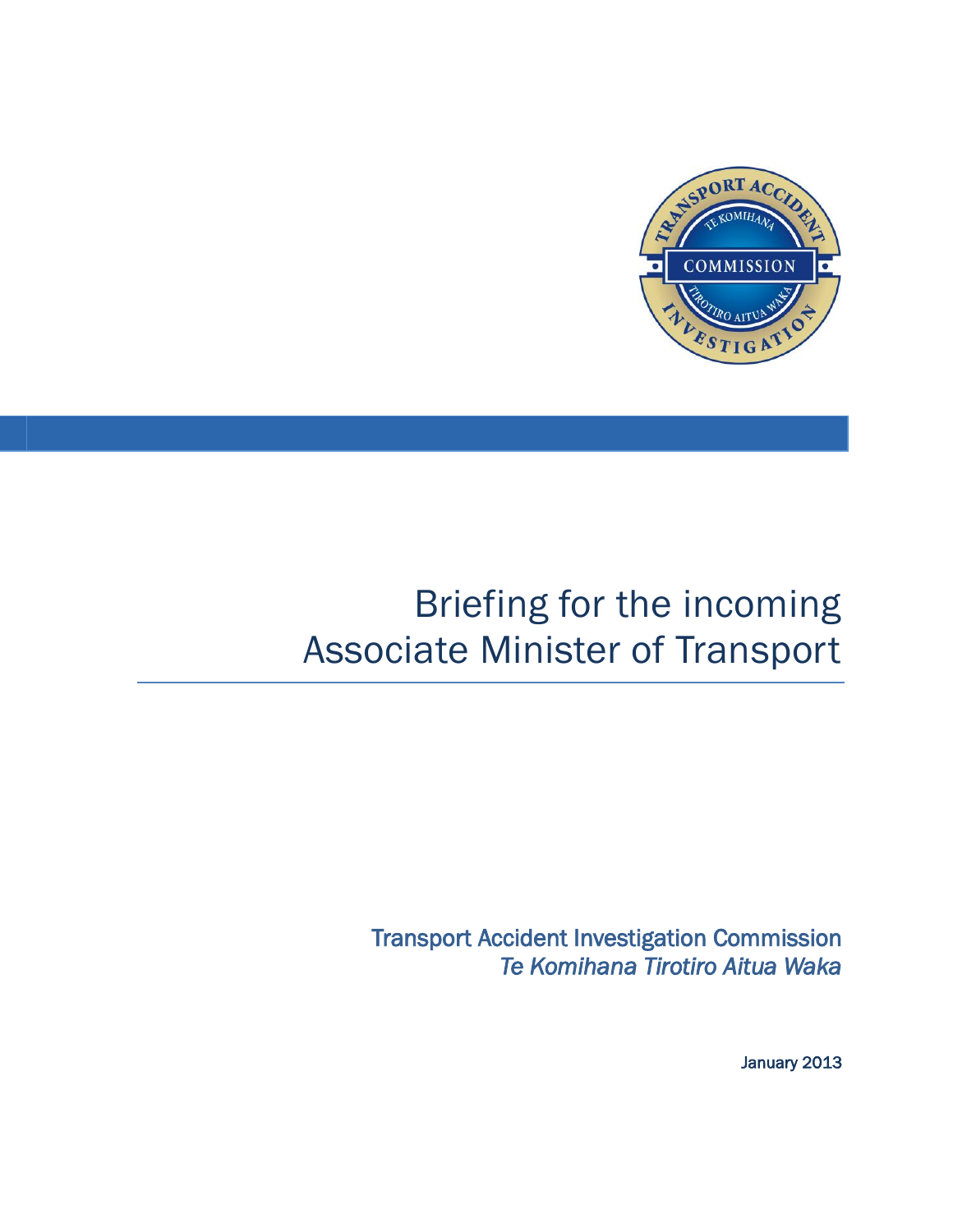## <span id="page-1-0"></span>**Contents**

| А.                 |                                                                         |  |
|--------------------|-------------------------------------------------------------------------|--|
|                    |                                                                         |  |
|                    |                                                                         |  |
|                    |                                                                         |  |
|                    |                                                                         |  |
|                    |                                                                         |  |
| B.                 |                                                                         |  |
| C.                 |                                                                         |  |
| D.                 | Matters requiring urgent attention of the incoming Associate Minister 6 |  |
| Annex 1            |                                                                         |  |
| Annex <sub>2</sub> |                                                                         |  |
| Annex <sub>3</sub> |                                                                         |  |
| Annex 4            |                                                                         |  |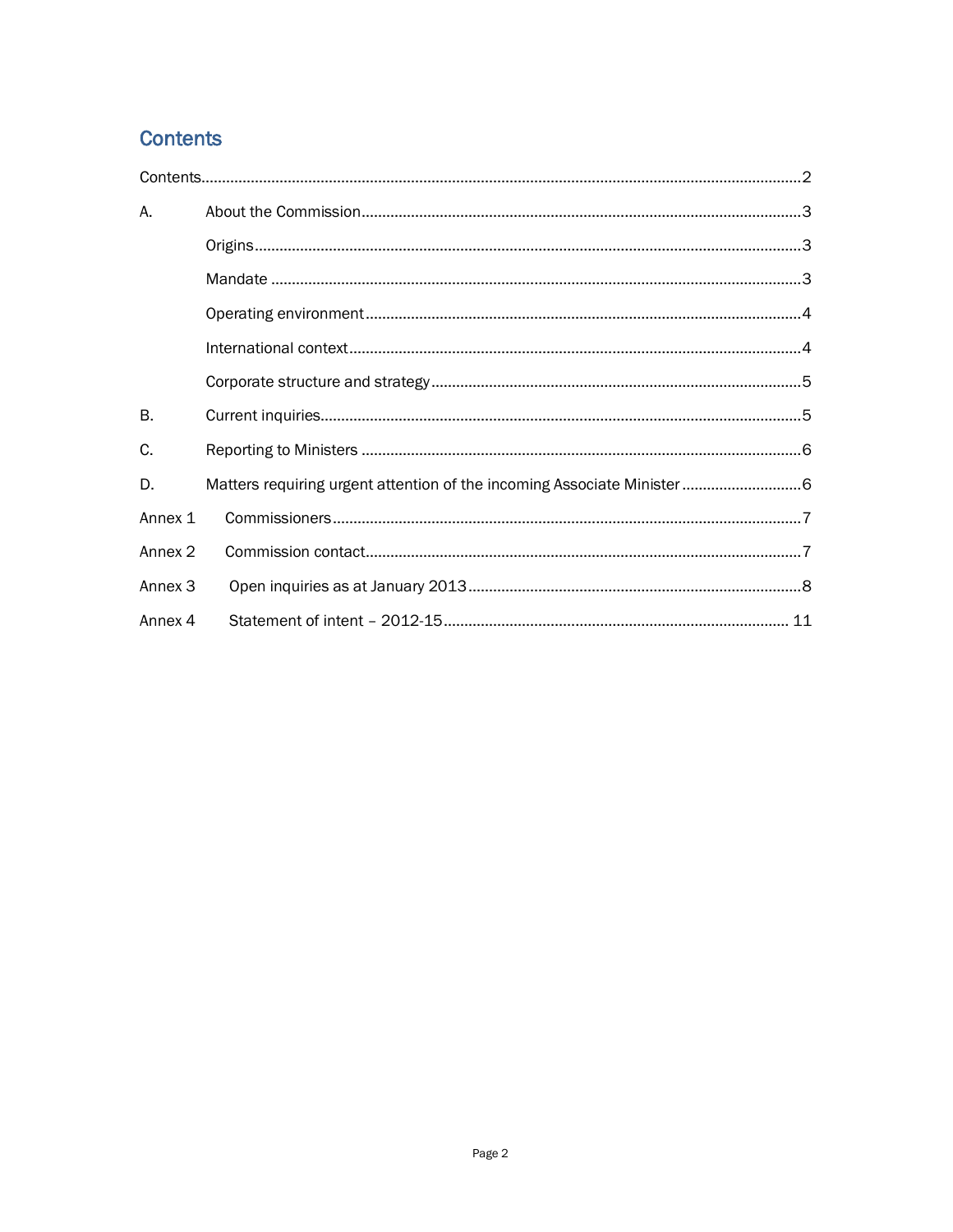## <span id="page-2-0"></span>A. About the Commission

#### <span id="page-2-1"></span>**Origins**

The Transport Accident Investigation Commission (the *Commission*) was established by the Transport Accident Investigation Commission Act 1990 (the *TAIC Act*) to achieve greater compliance by New Zealand with the Convention on International Civil Aviation (*ICAO Convention*), particularly Annex 13 which relates to safety focused accident investigations. The Commission was given the power to inquire into rail accidents in 1992, and three years later its mandate was further extended to inquire into marine accidents to support New Zealand's obligations as a member of the International Maritime Organisation and the International Convention for the Safety of Life at Sea (SOLAS). The International Maritime Organisation developed a Maritime Casualty Investigation Code, which requires maritime accidents and incidents to be investigated by an independent investigative agency for the purpose of preventing further accidents and incidents rather than for apportioning blame or liability.

#### <span id="page-2-2"></span>**Mandate**

 $\overline{a}$ 

The TAIC Act established the Commission as a standing Commission of inquiry with all the powers conferred by the Commissions of Inquiry Act 1908 except in relation to costs. It is also an independent Crown entity under the Crown Entities Act 2004.

The key elements of the Commission's legislative mandate are:

- *Purpose:* The Commission's principle purpose is to determine the circumstances and causes of aviation, rail and maritime accidents and incidents to avoid reoccurrences and not to ascribe blame1.
- *Functions:* The Commission's principal function is to investigate aviation, rail and maritime accidents and incidents2. To that end, it must in the case of each accident and incident:
	- $\circ$  decide whether to investigate<sup>3</sup>. The Commission must do so if it believes that an accident or incident has significant implications for transport safety or would allow it to make recommendations that would improve transport safety;
	- $\circ$  co-ordinate and direct the investigations it initiates and decide which other parties (if any) should be involved in its investigations<sup>4</sup>; and
	- $\circ$  publish its findings and recommendations the Commission has recommendatory powers only.
- *Powers*. The Commission has broad investigative powers under the TAIC Act, including the power of entry and inspection<sup>5</sup>, and the power to seize, remove and protect evidence<sup>6</sup>. It also has wide powers under the Commissions of Inquiry Act, including the power to require a person to produce

<sup>1</sup> Section 4 of the Transport Accident Investigation Commission Act.<br>2 Sections 2 and 8 of the Transport Accident Investigation Commiss

<sup>2</sup> Sections 2 and 8 of the Transport Accident Investigation Commission Act.

<sup>3</sup> Section 13 of the Transport Accident Investigation Commission Act 1990.

<sup>4</sup> Section 14 of the Transport Accident Investigation Commission Act 1990.

<sup>5</sup> Section 12 of the Transport Accident Investigation Commission Act 1990.

<sup>6</sup> Section 12 of the Transport Accident Investigation Commission Act 1990.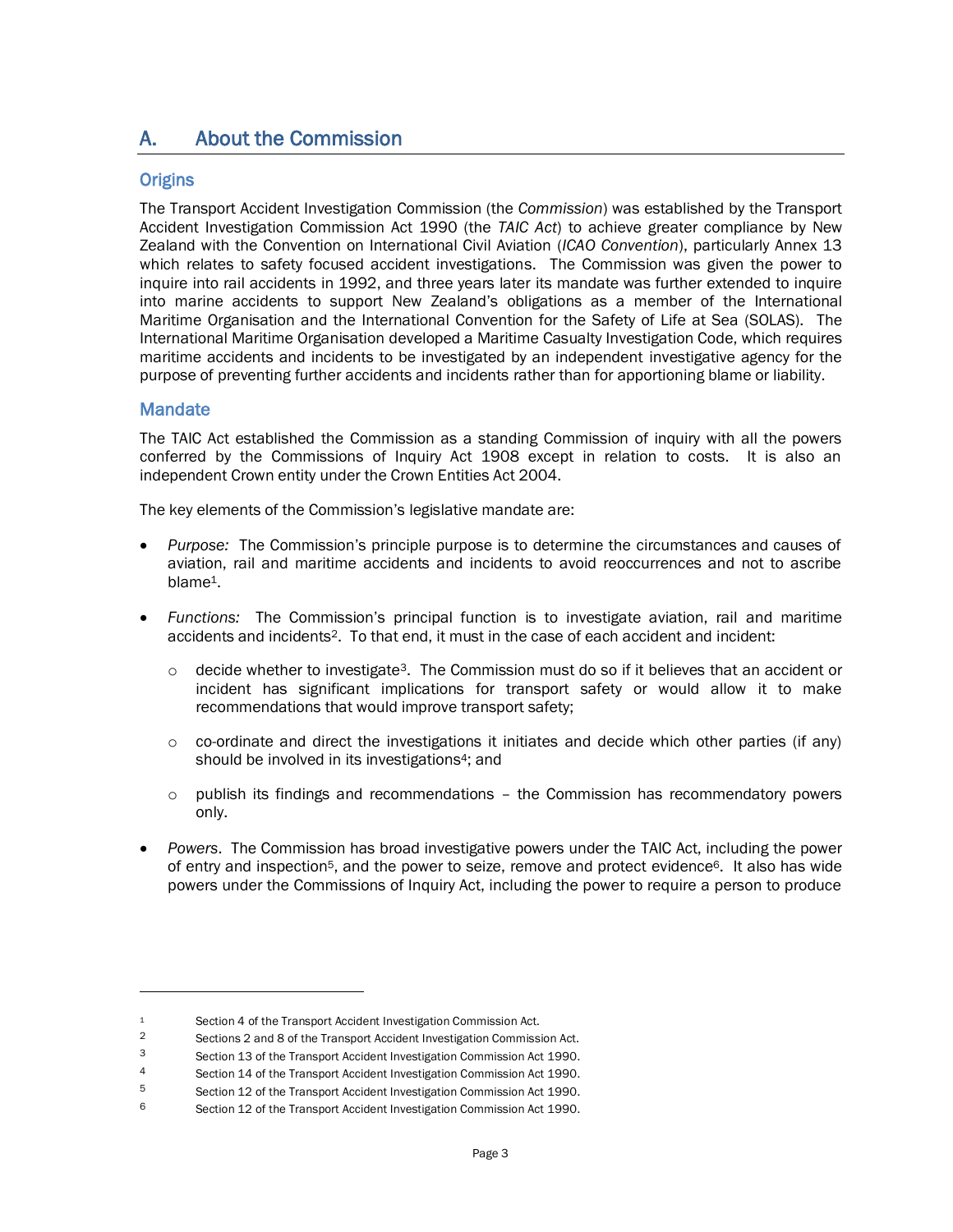any papers, documents, records or things<sup>7</sup> or to summons any person to appear before its Commissioners8. These requirements are mandatory.

In deciding whether to open an inquiry the Commission applies a logic guide to ensure proper consideration of factors which might inform a preliminary assessment about whether any particular accident or incident, or the investigation of it, has potential significant implications for transport safety. If the Commission decides not to investigate an accident or incident, it must advise the relevant safety authority<sup>9</sup>. The Minister of Transport may direct the Commission to investigate an accident or incident which the Commission has otherwise decided not to investigate<sup>10</sup>.

#### <span id="page-3-0"></span>Operating environment

The Commission operates alongside transport safety authorities (the regulators<sup>11</sup>), which may also investigate transport accidents and incidents. Often their focus is to determine whether or not compliance with the regulatory regime has occurred and, if not, to establish whether sanctions should be applied or sought. Their investigation may also have a safety dimension although they will generally not cover this ground when the Commission has opened an inquiry into the same event. The Commission's inquiries often include examining the regulatory environment and its performance or contribution to an occurrence or issue.

Coroners also have an interest in transport accidents that result in fatalities. The New Zealand Police often investigate on behalf of the Coroner, and Occupational Health and Safety Inspectors may also be involved in certain circumstances. On occasion the Police may also pursue a criminal inquiry. They may also investigate road accidents and incidents but unless these involve rail infrastructure or a train there is no overlap with the Commission's mandate.

It is, therefore, possible that upwards of three parties may pursue an investigation for differing purposes following a single-mode transport accident or incident.

#### <span id="page-3-1"></span>International context

 $\overline{a}$ 

The Commission is part of a global network of transport accident investigation bodies prepared to meet their States' obligations to conduct investigations consistent with international requirements. This includes investigating qualifying accidents or incidents occurring within New Zealand's 12 nautical mile limit, as well as in or above international waters in the case of a New Zealand registered aircraft or ship. The Commission may also support an international agency's investigation of an event with a New Zealand connection.

New Zealand, as an island State with a small population and few near neighbours, relies on access to other accident investigation management systems to ensure sufficient practices and capabilities to handle significant events. Also, as with other jurisdictions, it is recognised that for bigger accident events no one State necessarily has the investigative resources to manage its own response efficiently. Co-operating with international investigatory bodies, therefore, allows the Commission to participate in overseas investigations in which there is a New Zealand interest, and gives the Commission access to international expertise and resources, as well as provides benchmarking and development opportunities. Our investigators may be called upon to assist in other countries, and we in turn may call for help when required. The Commission has assisted with several investigations in the Pacific, as a component of Ministry of Foreign Affairs and Trade-led support.

<sup>7</sup> Section 4C of the Commissions of Inquiry Act 1908.

<sup>8</sup> Section 4D of the Commissions of Inquiry Act 1908.

<sup>9</sup> Section 10 of the Transport Accident Investigation Commission Act 1990.

<sup>10</sup> Section 13 of the Transport Accident Investigation Commission Act 1990.<br>11 Maritime New Zealand, the Civil Aviation Authority, and the New Zealand T

Maritime New Zealand, the Civil Aviation Authority, and the New Zealand Transport Agency.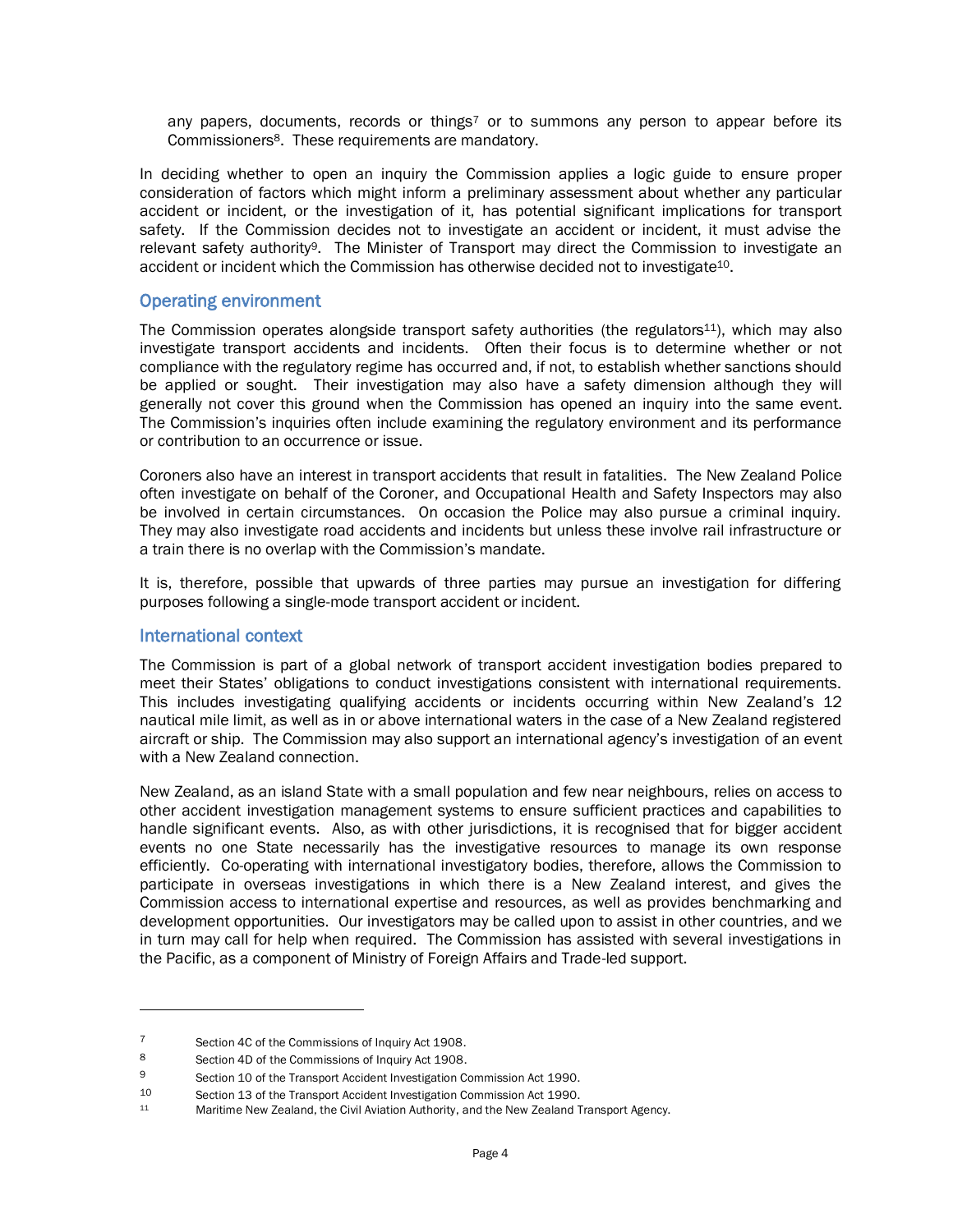#### <span id="page-4-0"></span>Corporate structure and strategy

The Wellington-based Commission is totally Crown funded with an annual budget of \$4m. The twomember Commission employs a chief executive. The chief executive employs 10 investigative staff (including the Chief Investigator of Accidents) and 6 corporate support staff. Some investigation support is provided free under memorandums of understanding or fee for service contracts by suitably qualified individuals or institutions, including other State resources and international colleague agencies. Likewise, some support requirements are contracted in from individuals or firms, including finance, information technology, human resources, medical advisory, and research supervision.

The Commission is bedding in the results of a three year capability building programme, which introduced new governance and management policies and practices and a new research strategy, alongside the development of an information technology based Accident Investigation Information Management System and a complementary Electronic Document Records Management System.

The Commission conducts an annual strategic planning exercise which feeds into the development of its next Statement of Intent and helps to manage the Commission's strategic priorities. The September 2011 planning exercise revalidated the Commission's vision statement of "*Safer transport through investigation, learning and influence*" and confirmed an internal planning imperative of "*No repeat accidents, ever*". It also reaffirmed the Commission's strategy to continue lifting the quality of its investigation practices to improve the Commission's acquisition, analysis and use of external data in its work and to increase its engagement with stakeholders by talking to them about what the Commission is doing, the results of its inquiries, and the safety improvements it believes are needed. A key element of this work in the next six months is expected to be the development and publication of the Commission's first "watch list" highlighting both emerging issues of concern to the Commission, as well as safety issues or recommendations which it has highlighted previously but which it believes have had insufficient attention paid to them.

The current Statement of Intent (for 2012-15) is attached at Annex 4.

## <span id="page-4-1"></span>B. Current inquiries

The Commission aims to close about 30 inquiries a year, roughly spread evenly across the modes, with most inquiries being completed in about a year. Some inquiries will take longer because of their complexity or because inquiries with common themes will be combined or because of resource availability due to the naturally uneven rates of opening of inquiries. Over recent years the Commission has traded down the quantity of (narrower) inquiries in exchange for increased quality of more complex, systemic-focused inquiries and the increased use of hearings by Commissioners.

Notable on-going inquiries include the October 2011 grounding of the *Rena* near Tauranga (for which an interim factual report was published in March 2012), the January 2012 Carterton hot air balloon accident (for which an interim factual report was published in April 2012) and the March 2012 capsize and sinking of the Easy Rider fishing vessel near Foveaux Strait. Arrangements to advise Ministers of forthcoming inquiry report releases are discussed in the next section. A full list of current inquiries is included at Annex 3.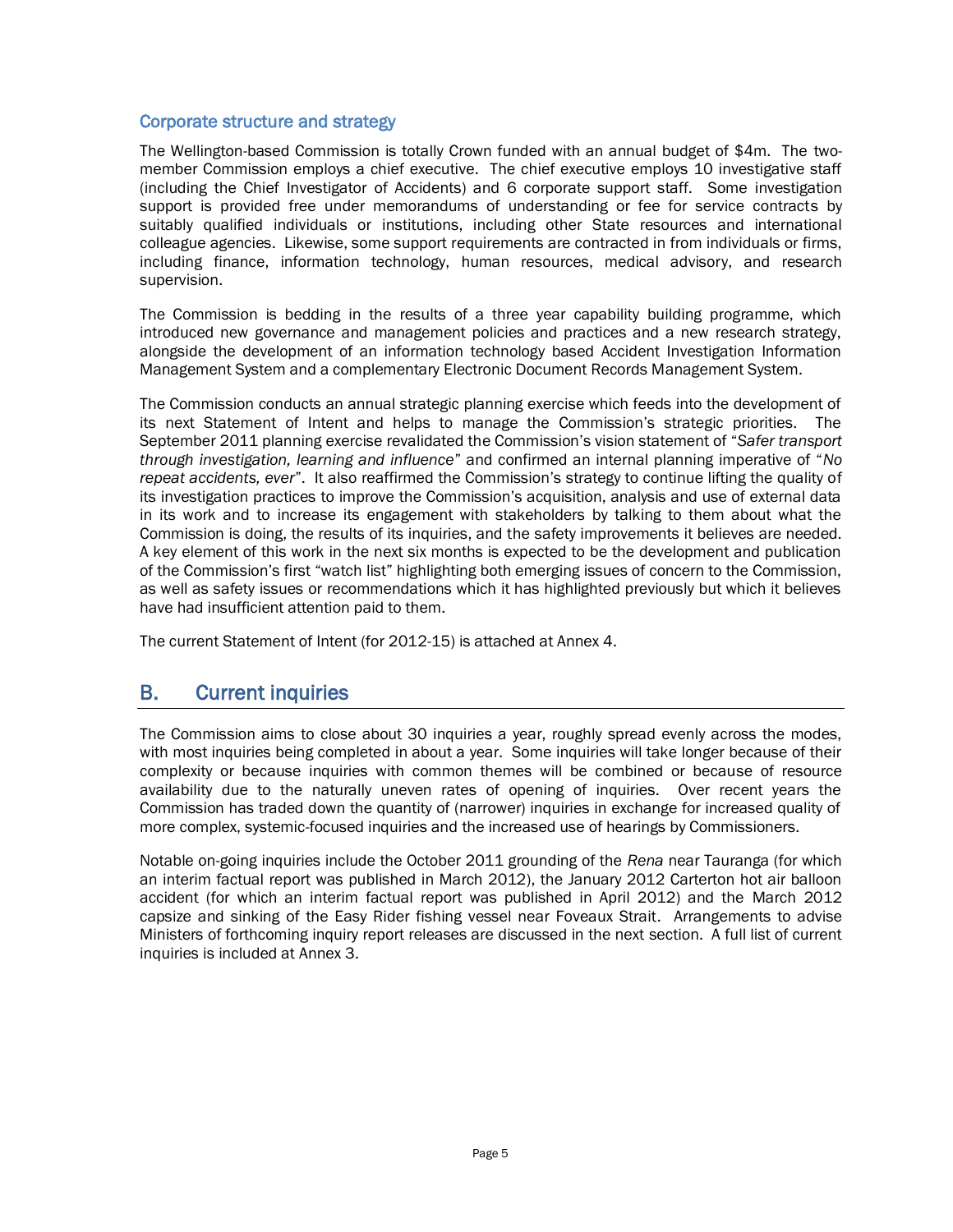## <span id="page-5-0"></span>C. Reporting to Ministers

The Commission endeavours to keep Ministers advised of significant or emerging issues on a "no surprises" basis while maintaining statutory obligations in respect of its work. The arrangements in place before the election, and which worked well from the Commission's perspective, were:

- providing briefing notes or telephoned or email advice to Ministerial offices of significant or emerging issues which cannot wait for regular briefing opportunities;
- providing relevant communications to the regulators and the Ministry of a pending inquiry report release, with advice to Ministers coming via the Ministry or directly as appropriate;
- contributing to the Ministry of Transport's weekly 'No surprises' report to Ministers;
- meetings every two months between the (delegated Associate) Minister and the Chief Commissioner, Chief Executive, and Chief Investigator of Accidents;
- providing quarterly and annual reports against the Statement of Intent, and engagement in the development of the Statement of Intent (all via the Ministry).

## <span id="page-5-1"></span>D. Matters requiring urgent attention of the incoming Associate Minister

There are no urgent matters requiring the incoming Associate Minister of Transport's attention.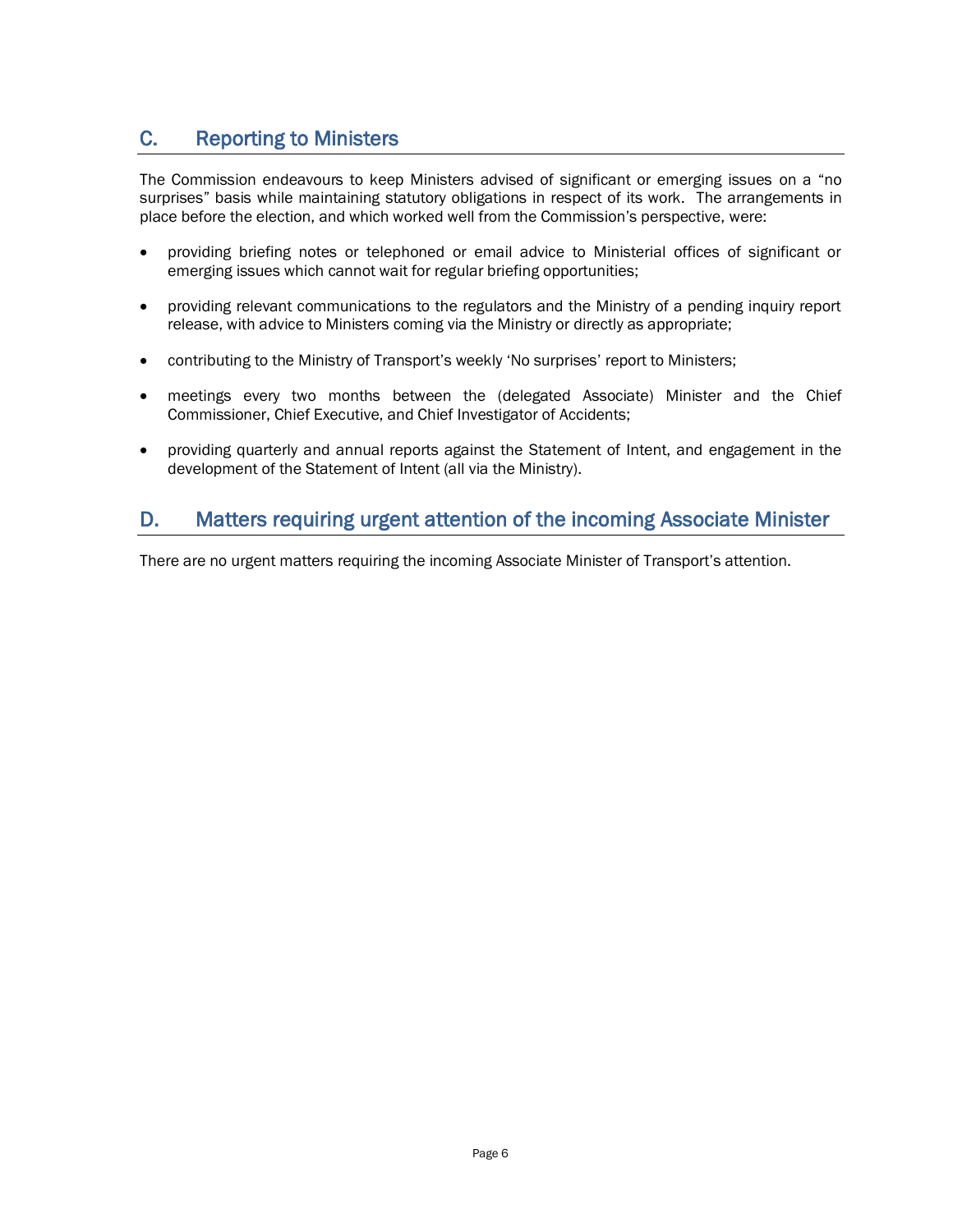#### <span id="page-6-0"></span>Annex 1 Commissioners

Commissioners are appointed by the Governor-General on recommendation of the Minister of Transport for fixed, renewable terms. Up to five Commissioners may be appointed but there are currently two (see below). A third Commissioner is being sought. The Ministry of Transport is managing this process.

- John Marshall QC (Chief Commissioner). John Marshall practises law in Wellington. He was appointed to the Commission in March 2010 and assumed the role of Chief Commissioner from May 2010. His current term will expire in March 2015.
- Helen Cull QC (Deputy Chief Commissioner). Helen Cull practices law in Wellington. She was appointed to the Commission in May 2011, and her current term will expire in May 2016.

<span id="page-6-1"></span>

| <b>Annex 2</b>            | <b>Commission contact</b>            |
|---------------------------|--------------------------------------|
| <b>Chief Executive</b>    | Lois Hutchinson                      |
| Email:                    | ceo@taic.org.nz                      |
| DDI:                      | 04 494 5445                          |
| <b>Commission details</b> |                                      |
| Telephone:                | 04 473 3112                          |
| Fax:                      | 04 499 1510                          |
| Physical Location:        | Level 16, Axa Centre, 80 The Terrace |
| Postal address:           | PO Box 10 323, Wellington 6143       |
| Website:                  | www.taic.org.nz                      |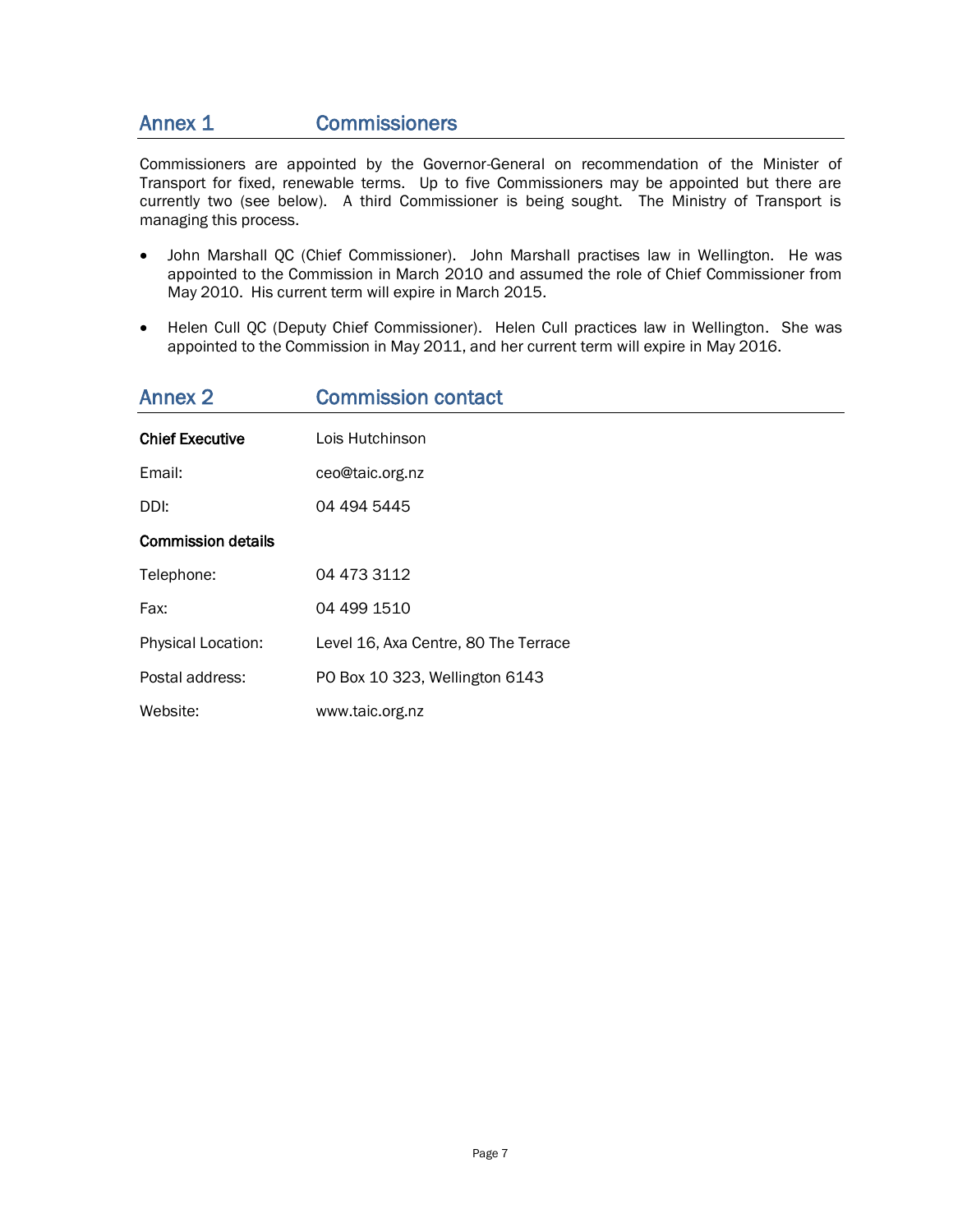# <span id="page-7-0"></span>Annex 3 Open inquiries as at January 2013

# Rail inquiries

| <b>Inquiry</b><br>No. | <b>Occurrence description</b>                                                                                                                     | Date opened         | <b>Estimated report</b><br>due |
|-----------------------|---------------------------------------------------------------------------------------------------------------------------------------------------|---------------------|--------------------------------|
| 11-102                | Express Freight Train 842, track<br>occupation irregularity<br>between<br>Staircase and Craigieburn                                               | 13 April 2011       | <b>March 2013</b>              |
| 11-103                | Train 6225, worksite occupation<br>North Junction on the<br>irregularity<br>North Island Main Trunk Line between<br>Muri and Paekakariki stations | 26 August 2011      | April 2013                     |
| 11-105                | Freight Train 228, wrong line running<br>irregularity, Puhunui Station, Auckland                                                                  | 14 November<br>2011 | <b>June 2013</b>               |
| 11-106                | Hi-Rail 46293 & Passenger Train 3121<br>near Collision, Paerata and Papakura                                                                      | 28 November<br>2011 | June 2013                      |
| 12-101                | Train 926D, load shift on part of Train<br>926D, Rolleston                                                                                        | 6 April 2012        | <b>July 2013</b>               |
| 12-102                | Power outage at Wellington Train<br><b>Control Centre</b><br>affecting Auckland<br><b>Rail Network</b>                                            | 26 April 2012       | <b>July 2013</b>               |
| 12-103                | Train 229, Main Line Derailment,<br>Maewa                                                                                                         | 3 May 2012          | <b>July 2013</b>               |
| 12-104                | Train 723, Track Occupation<br>Irregularity, Seddon, 1 August 2012                                                                                | 1 August 2012       | October 2013                   |
| 12-105                | Passenger Train wrong routed, Wiri<br>Junction, 31 August 2012                                                                                    | 4 September 2012    | October 2013                   |
| 13-101                | Freight Train 345, Derailment, Mission<br><b>Bush Branch</b>                                                                                      | 14 January 2013     | March 2014                     |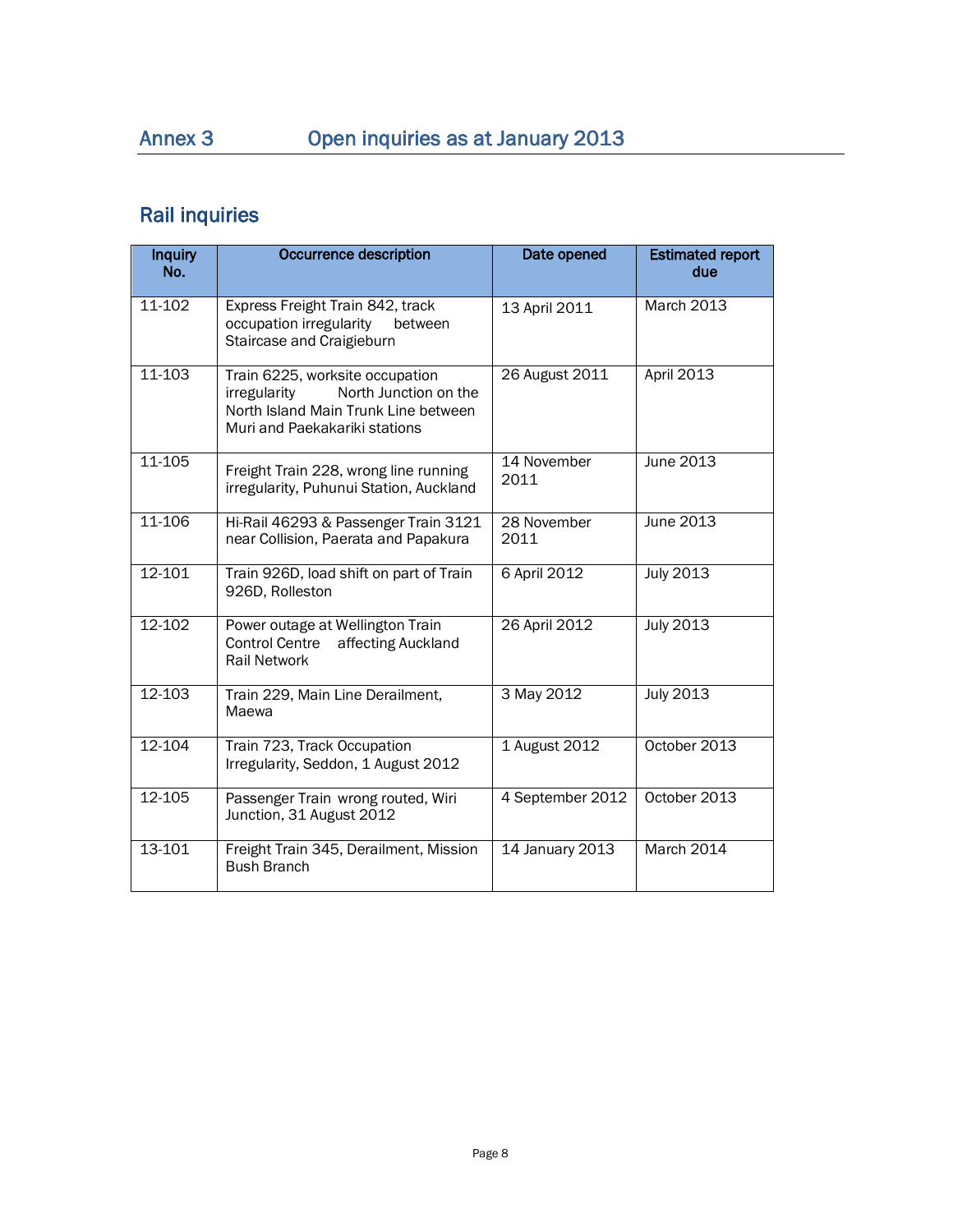# Aviation inquiries

| <b>Inquiry</b><br>No. | Occurrence description                                                                                                           | Date opened          | <b>Estimated report</b><br>due |
|-----------------------|----------------------------------------------------------------------------------------------------------------------------------|----------------------|--------------------------------|
| 10-008                | Two Cessna 152 aircraft ZK-TOD and<br>ZK-JGB Midair collision Feilding<br>aerodrome                                              | 26 July 2010         | March 2013                     |
| 11-001                | Bell 206L-3 ZK-ISF, Engine power loss<br>and ditching, Bream Bay, Northland                                                      | 21 January 2011      | March 2013                     |
| $11 - 002$            | Air Nelson Q300, Nose wheel collapse<br>on landing, Blenheim                                                                     | 9 February 2011      | April 2013                     |
| 11-003                | Robinson R22 helicopter, collision with<br>terrain, Arawhata Valley, Mount<br><b>Aspiring National Park</b>                      | 28 April 2011        | May 2013                       |
| 11-004                | Pa31-350 Chieftain, landing gear<br>malfunction, Nelson aerodrome                                                                | 11 May 2011          | May 2013                       |
| 11-005                | Boeing 747 Engine malfunction on<br>approach to land at Auckland<br><b>International Airport</b>                                 | 23 September<br>2011 | May 2013                       |
| 11-006                | Britten-Norman Trislander, Runway<br>excursion, Pauanui Aerodrome,<br>Coromandel Peninsula                                       | 22 October 2011      | <b>July 2013</b>               |
| 11-007                | Boeing 737, Approach incident,<br>Christchurch Airport                                                                           | 31 October 2011      | <b>July 2013</b>               |
| 12-001                | Cameron A-210 Hot-Air Balloon, Basket<br>contacted power lines and caught fire,<br>Carterton                                     | 7 January 2012       | May 2013                       |
| $12 - 002$            | Airbus A320<br>bird strike<br>on<br>approach to Wellington airport                                                               | 21 June 2012         | <b>July 2013</b>               |
| 12-003                | Australian-registered Airbus A320<br>descended below minimum safe<br>altitude Queenstown, 16 July 2012<br>(International assist) | 17 August 2012       | August 2013                    |
| 10-011                | Inquiry into Civil Flying Training Safety                                                                                        | 1 July 2010          | February 2013                  |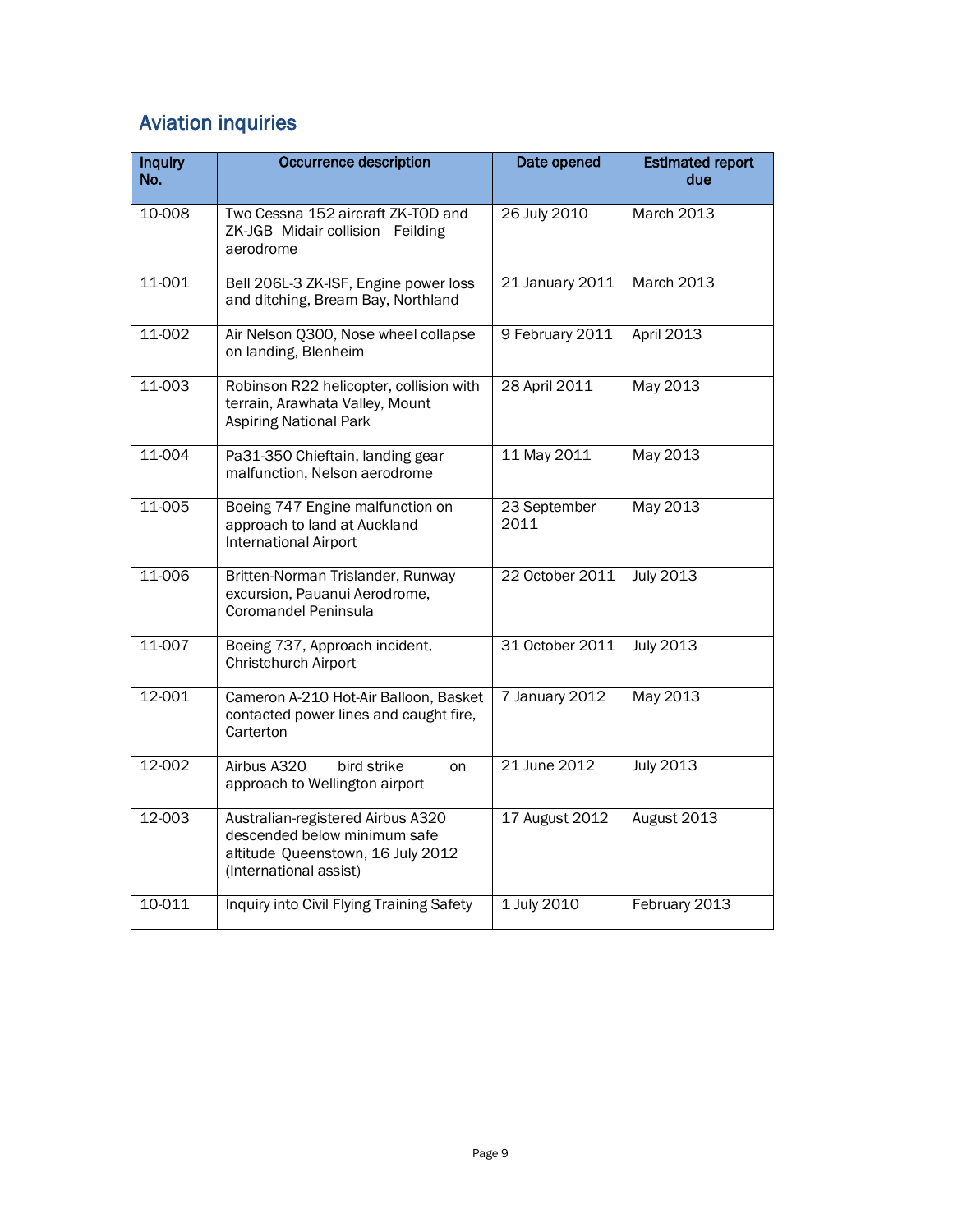# Marine inquiries

| <b>Inquiry</b><br>No. | Occurrence description                                                                   | Date opened          | <b>Estimated report</b><br>due |
|-----------------------|------------------------------------------------------------------------------------------|----------------------|--------------------------------|
| 09-210                | Bulk carrier Taharoa Express, Cargo<br>shift, Port Taharoa                               | 17 December<br>2009  | June 2013                      |
| 10-204                | Bulk Carrier Hanjin Bombay,<br>Grounding, Tauranga                                       | 22 June 2010         | April 2013                     |
| 10-206                | Coastal container vessel Spirit of<br>Resolution, grounding, Manukau Bar,<br>Auckland    | 29 September<br>2010 | June 2013                      |
| 11-202                | Passenger and freight ferry Monte<br>Stello struck underwater object, Tory<br>Channel    | 4 May 2011           | June 2013                      |
| 11-203                | Jet Raider, Catastrophic engine failure,<br>Motihue Channel, Hauraki Gulf                | 27 August 2011       | May 2013                       |
| 11-204                | Container Ship Rena, Grounding,<br>Astrolabe Reef, Tauranga                              | 5 October 2011       | June 2013                      |
| 12-201                | Fishing vessel, Easy Rider, Capsize and<br>Foundering<br><b>Foveaux Strait</b>           | 16 March 2012        | <b>March 2013</b>              |
| 12-202                | Fishing Vessel Torea, Collision with<br>uncharted rock Ruapuke Island,<br>Foveaux Strait | 24 August 2012       | July 2013                      |
| 12-203                | Fishing vessel Amaltal Columbia<br>fire<br>onboard, 85 km northest of Lyttelton          | 12 September<br>2012 | <b>July 2013</b>               |